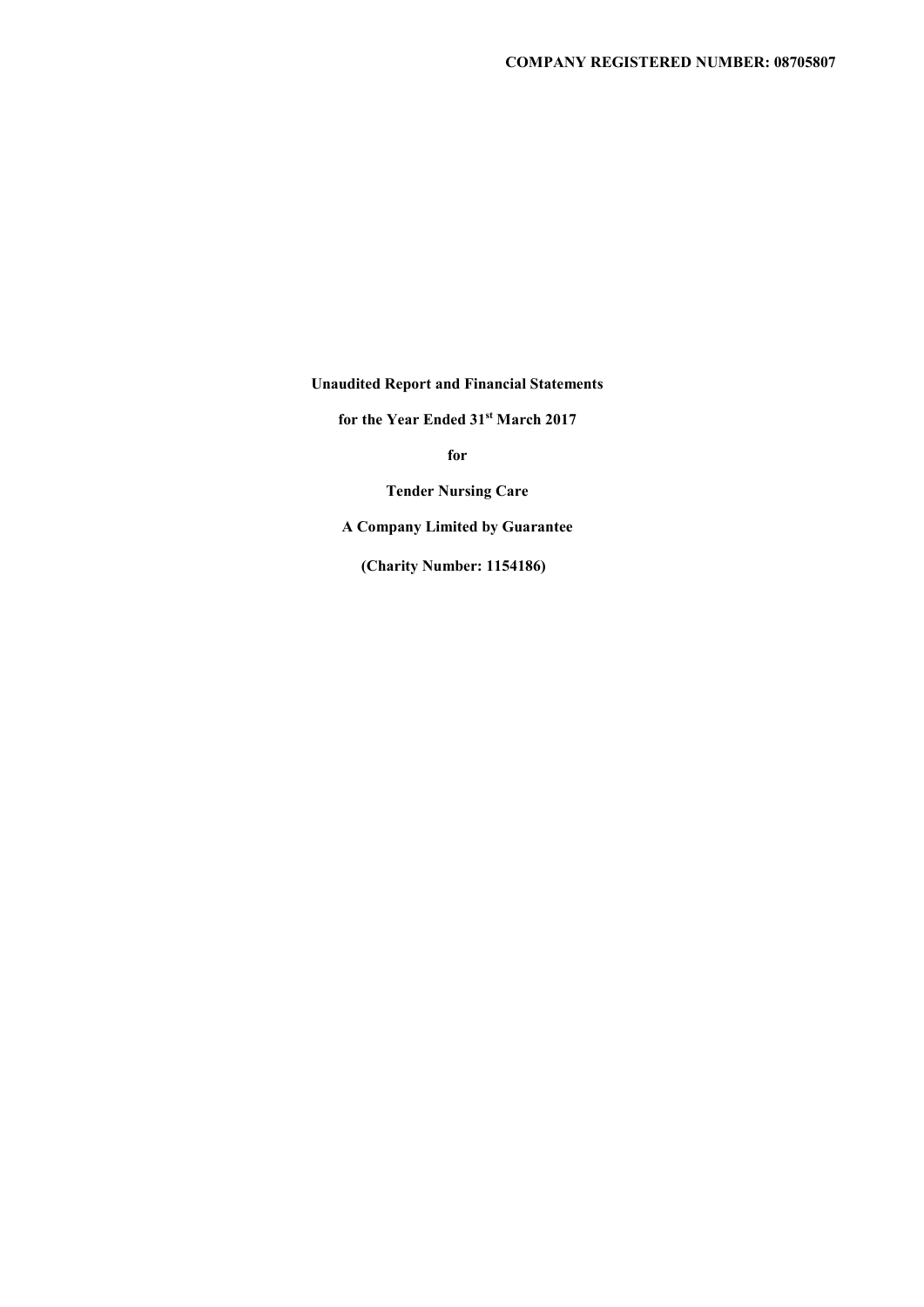## **Contents of the Report and Financial Statements for the year ended 31st March 2017**

|                                                      | Page |
|------------------------------------------------------|------|
| <b>Company Information</b>                           |      |
| <b>Report of the Trustees and Directors</b>          | 2    |
| <b>Independent Examiners Report</b>                  | 4    |
| <b>Income and Expenditure Account</b>                | 5    |
| <b>Balance Sheet</b>                                 | 6    |
| <b>Notes to the Reports and Financial Statements</b> |      |
| <b>Detailed Income and Expenditure Account</b>       | 9    |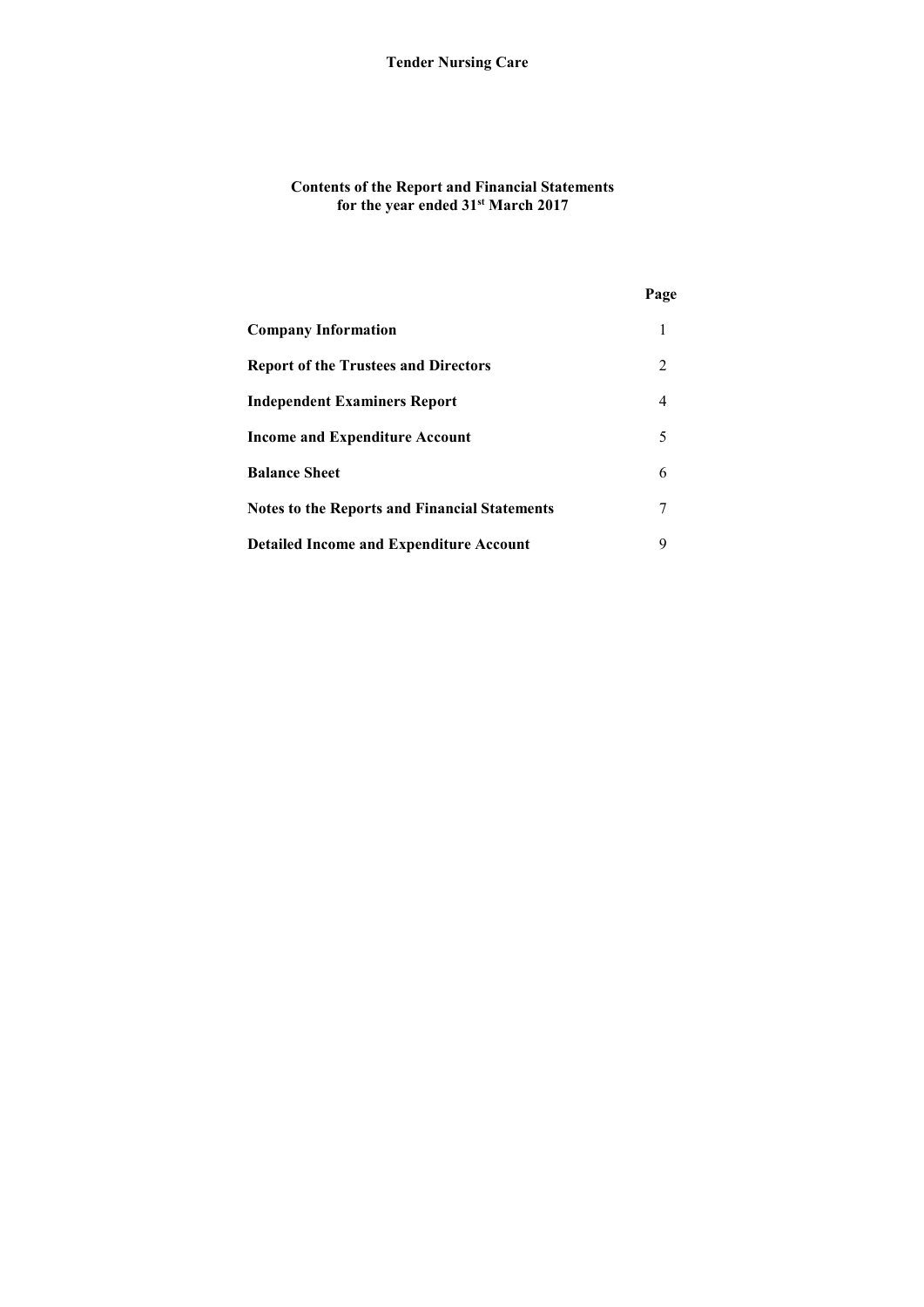#### **Company Information for the year ended 31st March 2017**

# **DIRECTORS AND TRUSTEES:** Miss K A Bracewell

D G Clayton Dr A H Allister Mrs S M Long D J Sherliker R.B Wharton L Edwards M A Dickinson P Stettner J E Wareing

### **SECRETARY:** D J Sherliker

# **REGISTERED OFFICE:** Ryan Medical Centre

St Mary's Road Bamber Bridge Preston Lancashire PR5 6TE

**REGISTERED NUMBER:** 08705807

 **COMPANY STATUS:** The Company is a Registered Charity (No: 1154186) and a Charitable Company limited by Guarantee

# **INDEPENDENT EXAMINER:** Robin Oatridge and Co

Black Bull House 353-355 Station Road Bamber Bridge Preston Lancashire PR5 6EE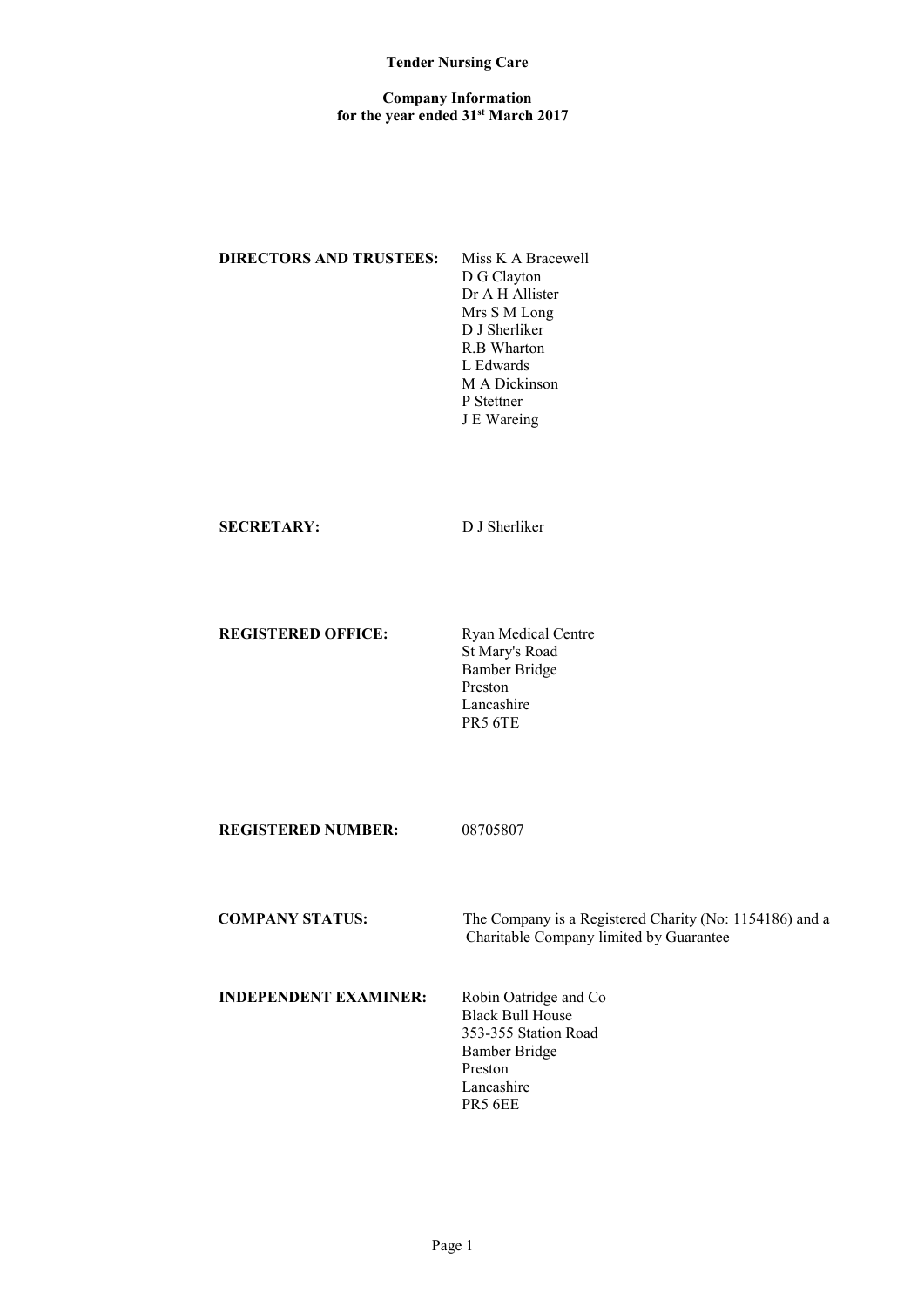### **Report of the Directors and Trustees for the year ended 31st March 2017**

The Directors and Trustees present their report with the financial statements of the company for the year ended 31<sup>st</sup> March 2017.

### **INCORPORATION**

This charitable company limited by guarantee was incorporated on 25th September 2013. Registered Charity No 1154186. The company became active on 01.04.2015.

### **DIRECTORS AND TRUSTEES**

The Directors & Trustees shown below have held office during the year ended 31<sup>st</sup> March 2017.

Dr K A Bracewell D G Clayton Dr A H Allister Cllr S M Long D J Sherliker R B Wharton P Stettner J E Wareing L Edwards M A Dickinson

### **There were no changes in Directors and Trustees or those holding office**.

### **POLICY**

The object of the Charity, as specified in the Memorandum and Articles of Association, is to promote the relief of persons within the area of benefit (the City of Preston and the Boroughs of Chorley and South Ribble and surrounding districts) who are suffering from severe illness, by providing domiciliary care in addition to that provided by the NHS or Local Authorities. The Charity provides free care, at home, between the hours of 10.00pm/7.00am, with the object of preventing the relatives/friends who act as carers from becoming overtired and leading to an inability to continue to care for the patient during the day. By enabling more terminally ill patients to be cared for at home, there is a reduction in demand for hospital/hospice places. We also enable the wishes of so many terminally ill patients, to be cared for in their last days by their loved ones, to be met. There have been no changes in policy during the year ended 31 March 2017.Due regard has been paid by the Trustees to the guidance issued by the Charity Commission on public benefit.

### **SERVICE**

 The charity is a Domiciliary Care Agency which is registered with the Charity Commission, whose Inspection carried out 5/16 classified our service as 'Good'. During the year ended 31 March 2017 our Registered Nurses/Health Care Assistants made 823 (2015/16 829) visits to patients in their own homes. Variations in the figures are due to changes in demand. Depending on patient need, we provide either Registered Nurses or Health Care Assistants who have their NVQ's level 2/3 in Care. In order to ensure that case notes are provided, patient introductions are restricted to Medical Practitioners/District Nurses or Hospitals or Hospices. Patients and their families receive Quality of Service calls, and patient satisfaction is additionally monitored by completion of Service User Questionnaire. Staff training takes place on a regular basis. Whilst the Trustees are ultimately responsible, the Registered Manager administers the activities of the Charity on a day to day basis.

# **FINANCIAL**

Cash reserves at the end of the year equated to the cost of two thirds of normal activity. Funding included grants from the Clinical Commissioning Group amounting to £78,605 which are reviewed annually. In addition, Social Services supplement their services by commissioning TNC amounting to £3072, but demand is minimal. Otherwise our funding is from investment income, fund-raising events/appeals and reserves. The investment powers, as specified in the Memorandum and Articles of Association, were utilised. The Investment Policy/Strategy was revised in accordance with Charity Commission guidelines

### **Risk Management**

Major risks to which the Charity is exposed, as identified by the Directors, have been reviewed in accordance with Charity Commission Guidelines, Policies and systems have been established, where appropriate, to mitigate those risks. There were no serious incidents during the year under review.

Towards the end of the period under review the charity began to experience some new issues/risks and actions have been put in hand subsequently to assess and mitigate the risks uncovered. The management of these risks remain an ongoing part of the Trustees' action plan.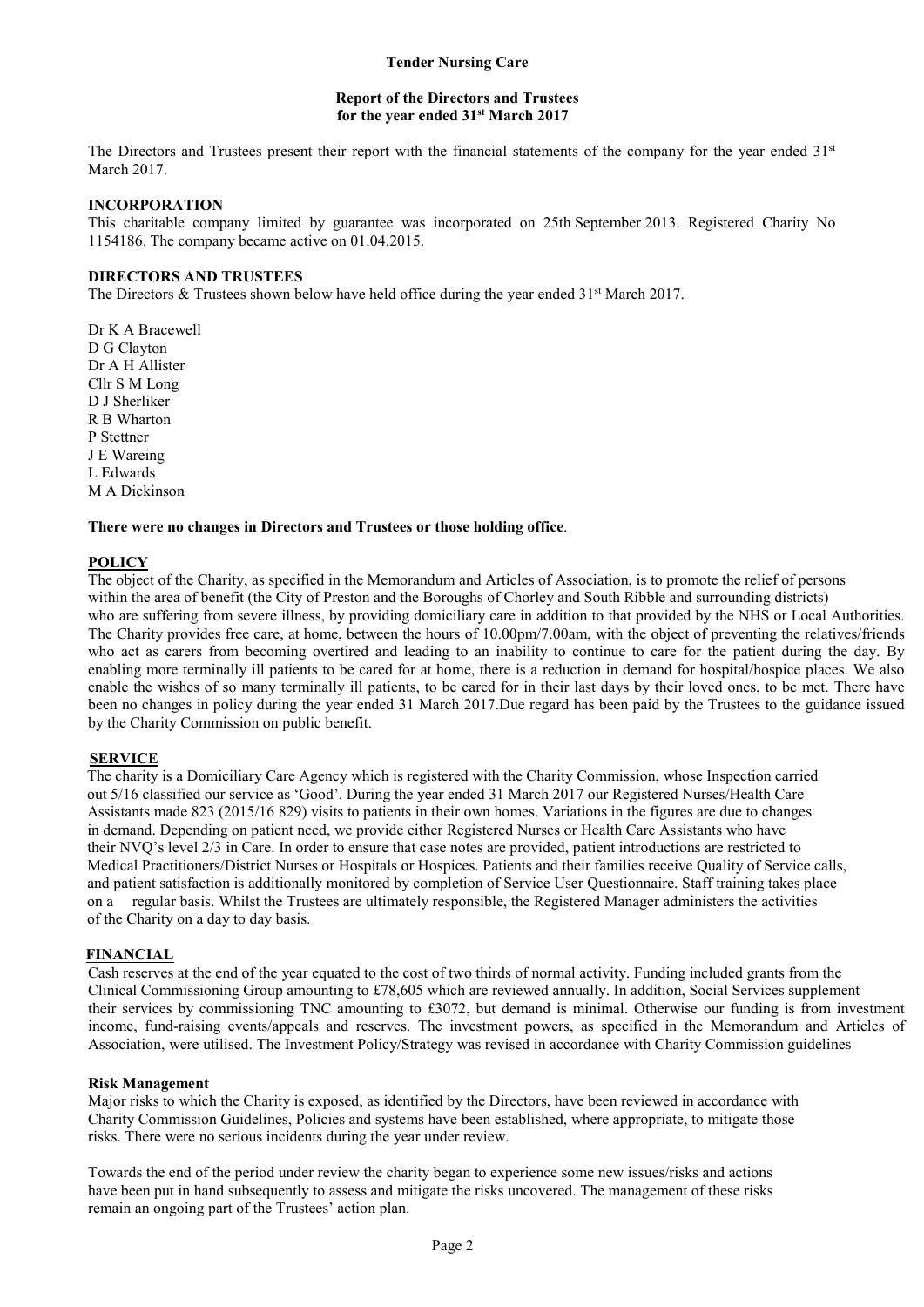### **Report of the Directors and Trustees for the year ended 31st March 2017**

# **DIRECTORS' AND TRUSTEES' RESPONSIBILITIES STATEMENT**

The Directors & Trustees are responsible for preparing the Report of the Directors & Trustees and the financial statements in accordance with applicable law and regulations.

Company law requires the Directors & Trustees to prepare financial statements for each financial year. Under that law the directors have elected to prepare the financial statements in accordance with United Kingdom Generally Accepted Accounting Practice (United Kingdom Accounting Standards and applicable law). Under company law the Directors & Trustees must not approve the financial statements unless they are satisfied that they give a true and fair view of the state of affairs of the company and of the surplus or deficit of the company for that period. In preparing these financial statements, the Directors & Trustees are required to:

- select suitable accounting policies and then apply them consistently;
- make judgements and accounting estimates that are reasonable and prudent;
- prepare the financial statements on the going concern basis unless it is inappropriate to presume that the company will continue in business.
	- observe the methods and principles in the Charities SORP

The Directors & Trustees are responsible for keeping adequate accounting records that are sufficient to show and explain the company's transactions and disclose with reasonable accuracy at any time the financial position of the company and enable them to ensure that the financial statements comply with the Companies Act 2006. They are also responsible for safeguarding the assets of the company and hence for taking reasonable steps for the prevention and detection of fraud and other irregularities.

This report has been prepared in accordance with the provisions of Part 15 of the Companies Act 2006 relating to small companies.

# **ON BEHALF OF THE BOARD:**

........................................................................ Director/Trustee: R.B Wharton

Date: .............................................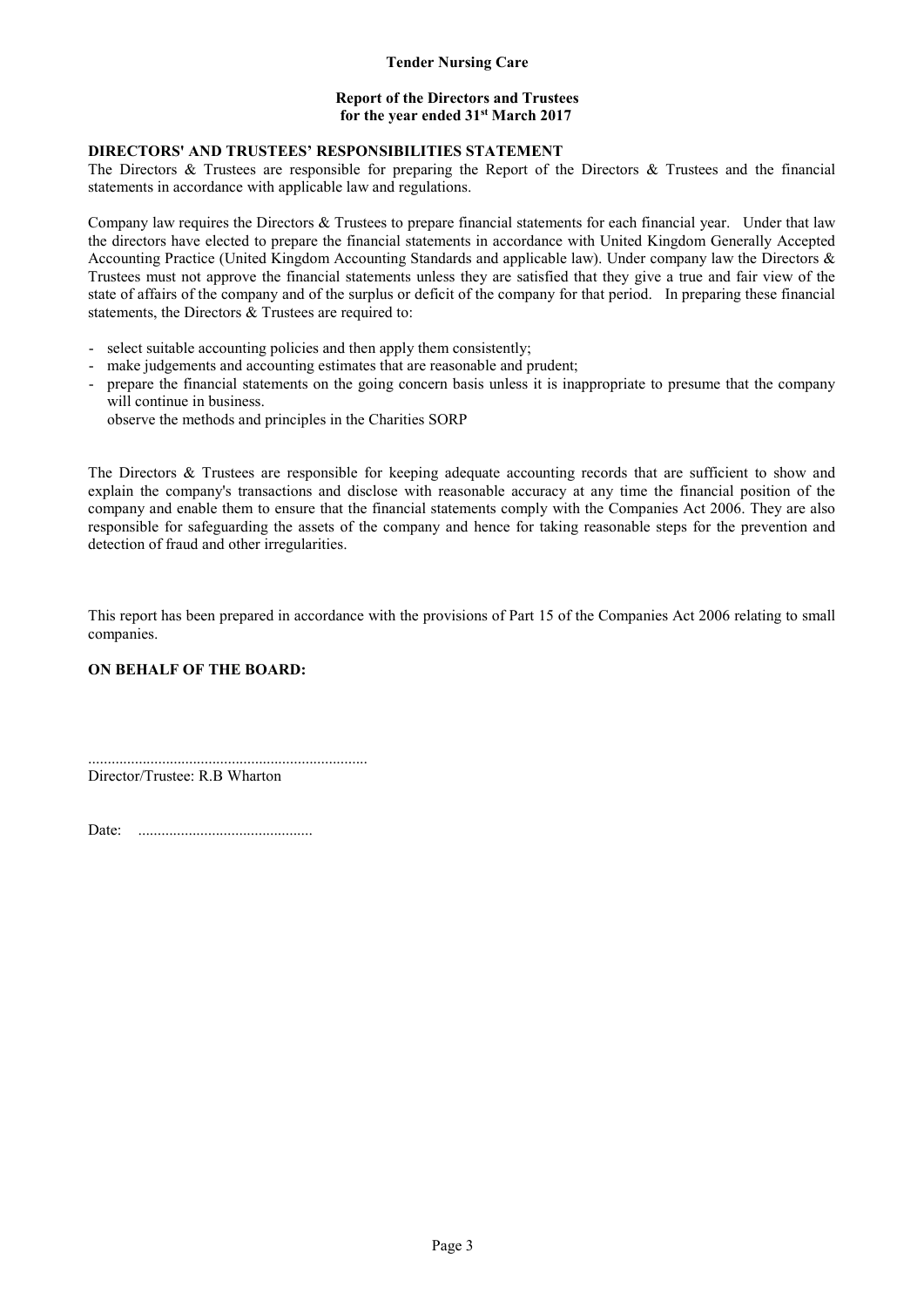# **INDEPENDENT EXAMINER'S REPORT TO THE TRUSTEES OF TENDER NURSING CARE**

We report on the accounts of the Charity for the Period ended 31st March 2017 which are set out in the enclosed pages.

#### **Respective Responsibilities of Trustees and Examiner**

The Charity's Trustees are responsible for the preparation of the accounts. The Charity's Trustees consider that an audit is not required for this year under section 144 of the Charities Act 2011 (the Charities Act) and that an independent examination is needed.

It is our responsibility to: -

- examine the accounts under section 145 of the Charities Act;
- follow the procedures laid down in the general Directions given by the Charity Commission (under section 145(5)(b) of the Charities Act)
- state whether particular matters have come to my attention.

#### **Basis of Independent Examiner's Statement**

Our examination was carried out in accordance with the general Directions given by the Charity Commission. An examination includes a review of the accounting records kept by the Charity and a comparison of the accounts presented with those records. It also includes consideration of any unusual items or disclosures in the accounts, and seeking explanations from you as Trustees concerning any such matters. The procedures undertaken do not provide all the evidence that would be required in an audit and consequently no opinion is given as to whether the accounts present a "true and fair view" and the report is limited to this matters set out in the statement below.

#### **Independent Examiner's Statement**

In connection with our examination, no matter has come to our attention: -

- 1. which gives us reasonable cause to believe that, in any material respect, the requirements:
	- to keep accounting records in accordance with section 130 of the Charities Act; and
	- to prepare accounts which accord with the accounting records and comply with the accounting requirements of the Charities Act have not been met

have not been met, or

2. to which, in our opinion, attention should be drawn in order to enable a proper understanding of the accounts to be reached.

Robin Oatridge & Co Limited Chartered Certified Accountants Black Bull House 353 – 355 Station Road Bamber Bridge Preston PR5 6EE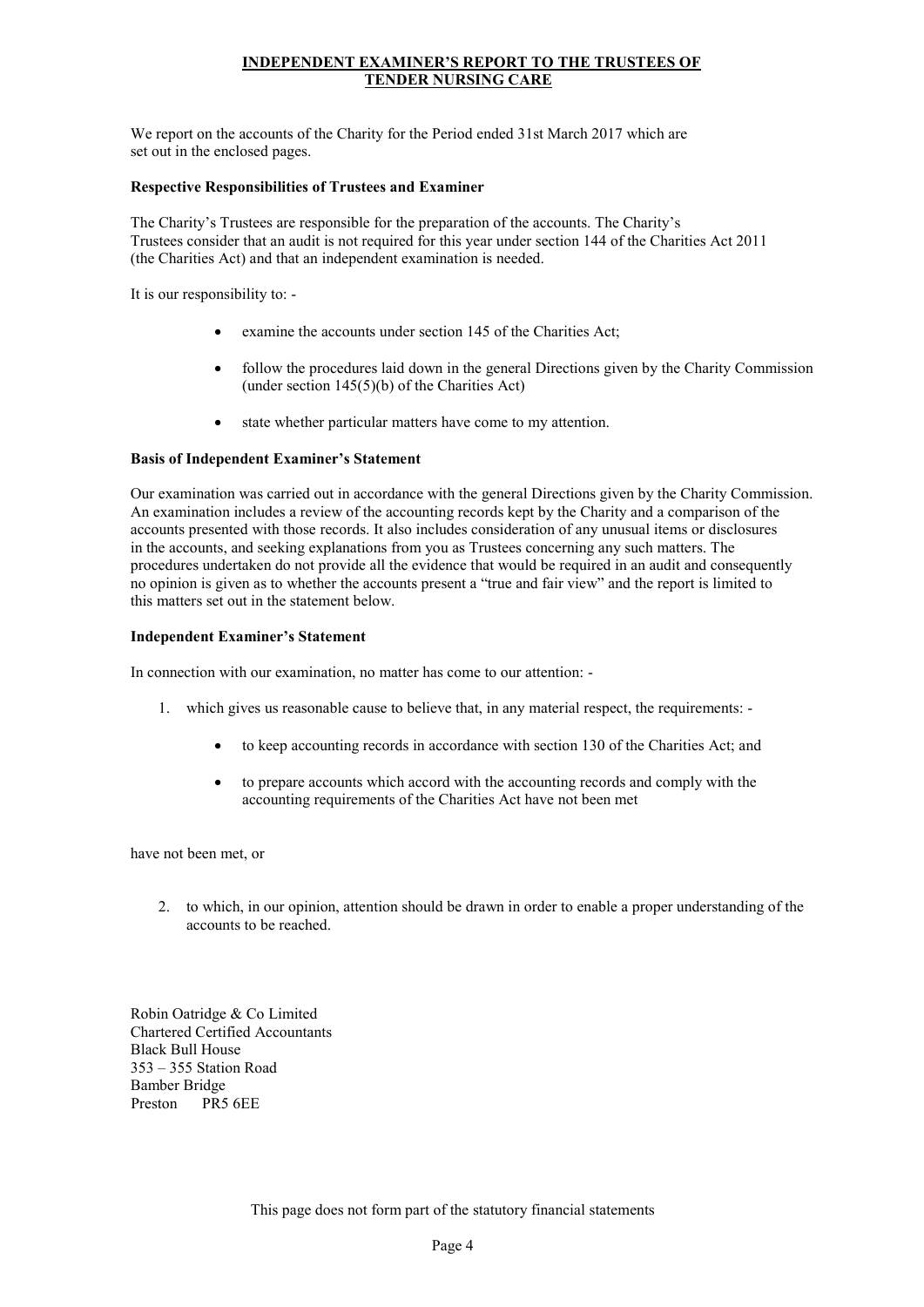#### **Income and Expenditure Account for the year ended 31st March 2017**

|                                                          |                |                                                                                                                                                     | 2017             | 2016      |
|----------------------------------------------------------|----------------|-----------------------------------------------------------------------------------------------------------------------------------------------------|------------------|-----------|
|                                                          | <b>Notes</b>   | $\mathfrak{L}% _{F}=\mathfrak{L}_{F,\mathbb{R}}\times\mathfrak{L}_{F,\mathbb{R}}\times\mathfrak{L}_{F,\mathbb{R}}\times\mathfrak{L}_{F,\mathbb{R}}$ | $\pounds$        | $\pounds$ |
| <b>TURNOVER</b>                                          |                |                                                                                                                                                     | 98,344           | 125,273   |
| Provision of Nursing Services<br>Administrative expenses |                | 81,765<br>30,482                                                                                                                                    | 83,857<br>32,434 |           |
|                                                          |                |                                                                                                                                                     | 112,247          | 116,291   |
|                                                          |                |                                                                                                                                                     | (13,903)         | 8,982     |
| Other operating income                                   |                |                                                                                                                                                     | 19,199           | 25,194    |
| <b>OPERATING SURPLUS</b>                                 | $\mathfrak{Z}$ |                                                                                                                                                     | 5,296            | 34,176    |
| Interest receivable and similar income                   |                |                                                                                                                                                     | $\mathbf{1}$     |           |
| <b>SURPLUS ON ORDINARY ACTIVITES</b>                     |                |                                                                                                                                                     |                  |           |
| <b>BEFORE TAXATION</b>                                   |                |                                                                                                                                                     | 5,297            | 34,176    |
|                                                          |                |                                                                                                                                                     |                  |           |
| Tax on surplus on ordinary activities                    | $\overline{4}$ |                                                                                                                                                     |                  |           |
| <b>SURPLUS FOR THE FINANCIAL YEAR</b>                    |                |                                                                                                                                                     | 5,297            | 34,176    |
|                                                          |                |                                                                                                                                                     |                  |           |

The notes form part of these financial statements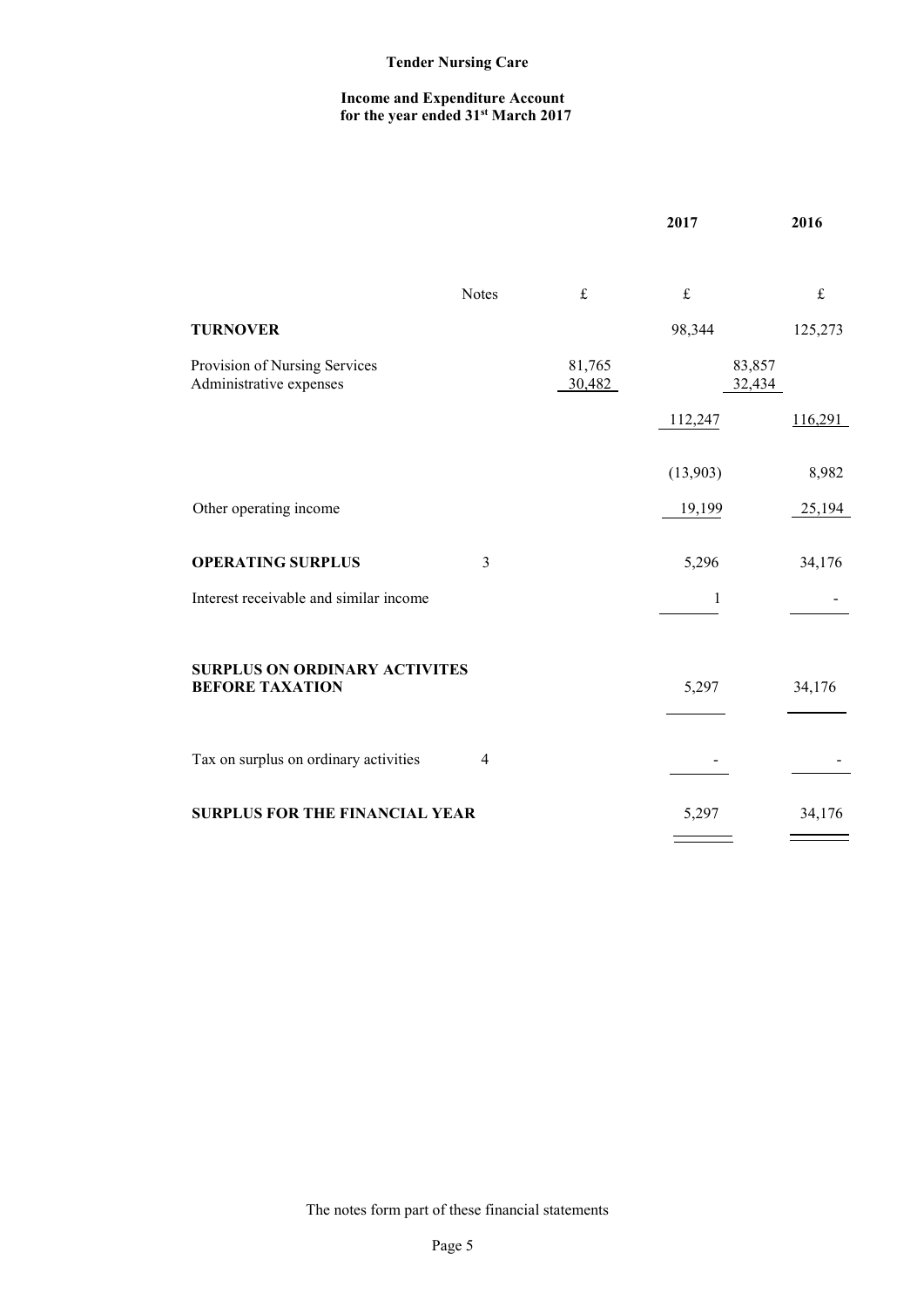|                                                        | <b>Balance Sheet</b><br>31st March 2017 |        | 2017      | 2016             |
|--------------------------------------------------------|-----------------------------------------|--------|-----------|------------------|
|                                                        | <b>Notes</b>                            |        | $\pounds$ | $\mathbf f$      |
| <b>FIXED ASSETS</b><br>Investments                     | 5                                       |        | 834,477   | 713,517          |
| <b>CURRENT ASSETS</b><br>Debtors<br>Cash at bank       | 6                                       | 81,446 |           | 4,189<br>146,089 |
| <b>CREDITORS</b>                                       |                                         | 81,446 |           | 150,278          |
| Amounts falling due within one year                    | 7                                       | 1,215  |           | 600              |
| <b>NET CURRENT ASSETS</b>                              |                                         |        | 80,231    | 149,678          |
| <b>TOTAL ASSETS LESS CURRENT</b><br><b>LIABILITIES</b> |                                         |        | 914,708   | 863,195          |
| <b>RESERVES</b><br><b>Unrestricted Reserves</b>        | 8                                       |        | 914,708   | 863,195          |

The company is entitled to exemption from audit under Section 477 of the Companies Act 2006 for the period ended 31st March 2017.

The members have not required the company to obtain an audit of its financial statements for the period ended 31st March 2017 in accordance with Section 476 of the Companies Act 2006.

The directors acknowledge their responsibilities for:

- (a) ensuring that the company keeps accounting records which comply with Sections 386 and 387 of the Companies Act 2006 and
- (b) preparing financial statements which give a true and fair view of the state of affairs of the company as at the end of each financial year and of its surplus or deficit for each financial year in accordance with the requirements of Sections 394 and 395 and which otherwise comply with the requirements of the Companies Act 2006 relating to financial statements, so far as applicable to the company.

The financial statements have been prepared in accordance with the provisions of Part 15 of the Companies Act 2006 relating to small companies and with the Financial Reporting Standard for Smaller Entities (effective January 2015).

The financial statements were approved by the Board of Directors and Trustees on ............................................. and were signed on its behalf by:

........................................................................ Director/ Trustee: R.B. Wharton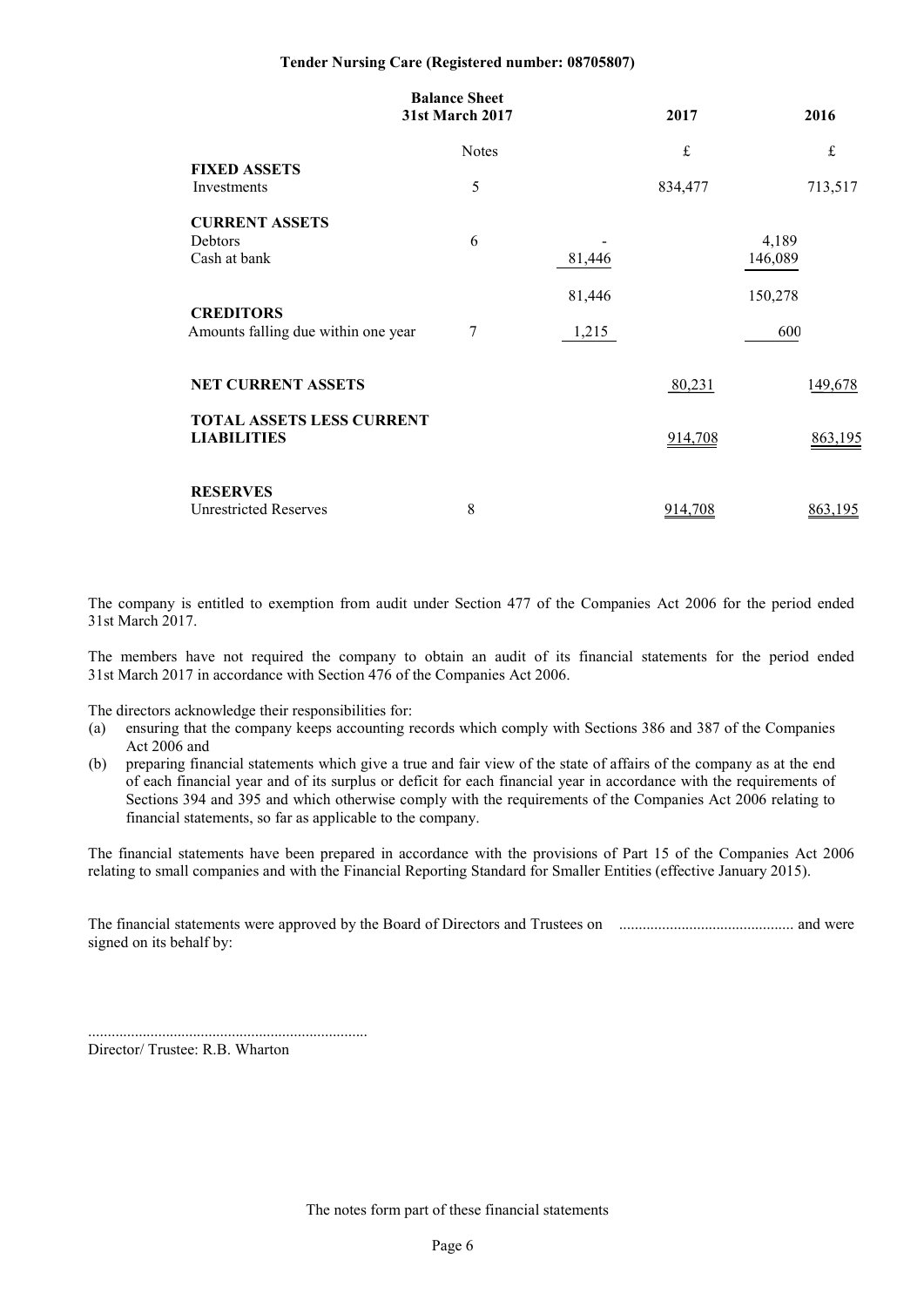#### **Notes to the Report and Financial Statements for the year ended 31st March 2017**

### 1. **ACCOUNTING POLICIES**

#### **Accounting convention**

The financial statements have been prepared under the historical cost convention and in accordance with the Financial Reporting Standard for Smaller Entities (effective January 2015). Turnover represents donations, legacies and bequests received during the year.

### 2. **COMPANY STATUS**

 The Charity is a Company Limited by Guarantee and has no Share Capital. In the event of the Charity being wound up, the liability in respect of the Guarantee is limited to £1.00 per member of the charity.

| 3. | <b>OPERATING SURPLUS</b><br>The operating surplus is stated after charging:<br>Loss on disposal of fixed assets | 2017<br>$\overline{\phantom{a}}$ | 2016<br>9,632 |
|----|-----------------------------------------------------------------------------------------------------------------|----------------------------------|---------------|
|    | Directors' remuneration and other benefits etc.                                                                 |                                  |               |

# 4. **TAXATION**

#### **Analysis of the tax charge**

The Charity is exempt from tax on income or gains falling within Section 505 of the Taxes Act 1988 or Section 252 of the Taxation of Chargeable Gains. Act 1992 to the extent that these are applied to its charitable objects.

# 5. **FIXED ASSET INVESTMENTS**

|                                 | Listed<br>investments<br>£ |
|---------------------------------|----------------------------|
| At 1 <sup>st</sup> April 2016   | 713,517                    |
| Additions                       | 74,744                     |
| Unrealised gains on investments | 46,216                     |
| At 31st March 2017              | 834,477                    |
| <b>BOOK VALUE</b>               |                            |
| At 31st March 2017              | 834 477                    |
| At 31st March 2016              | 713,517                    |
|                                 |                            |

All the Companies investment income arises from Dividend Distributions held in interest bearing accounts and a financial portfolio. Historical cost at 31<sup>st</sup> March 2017 :- £705,908

| 6. | <b>DEBTORS: AMOUNTS FALLING DUE WITHIN ONE YEAR</b><br>Trade debtors     | 2017          | 2016<br>4,189 |
|----|--------------------------------------------------------------------------|---------------|---------------|
|    | <b>CREDITORS: AMOUNTS FALLING DUE WITHIN ONE YEAR</b><br>Other creditors | 2017<br>1.215 | 2016<br>600   |
|    |                                                                          |               |               |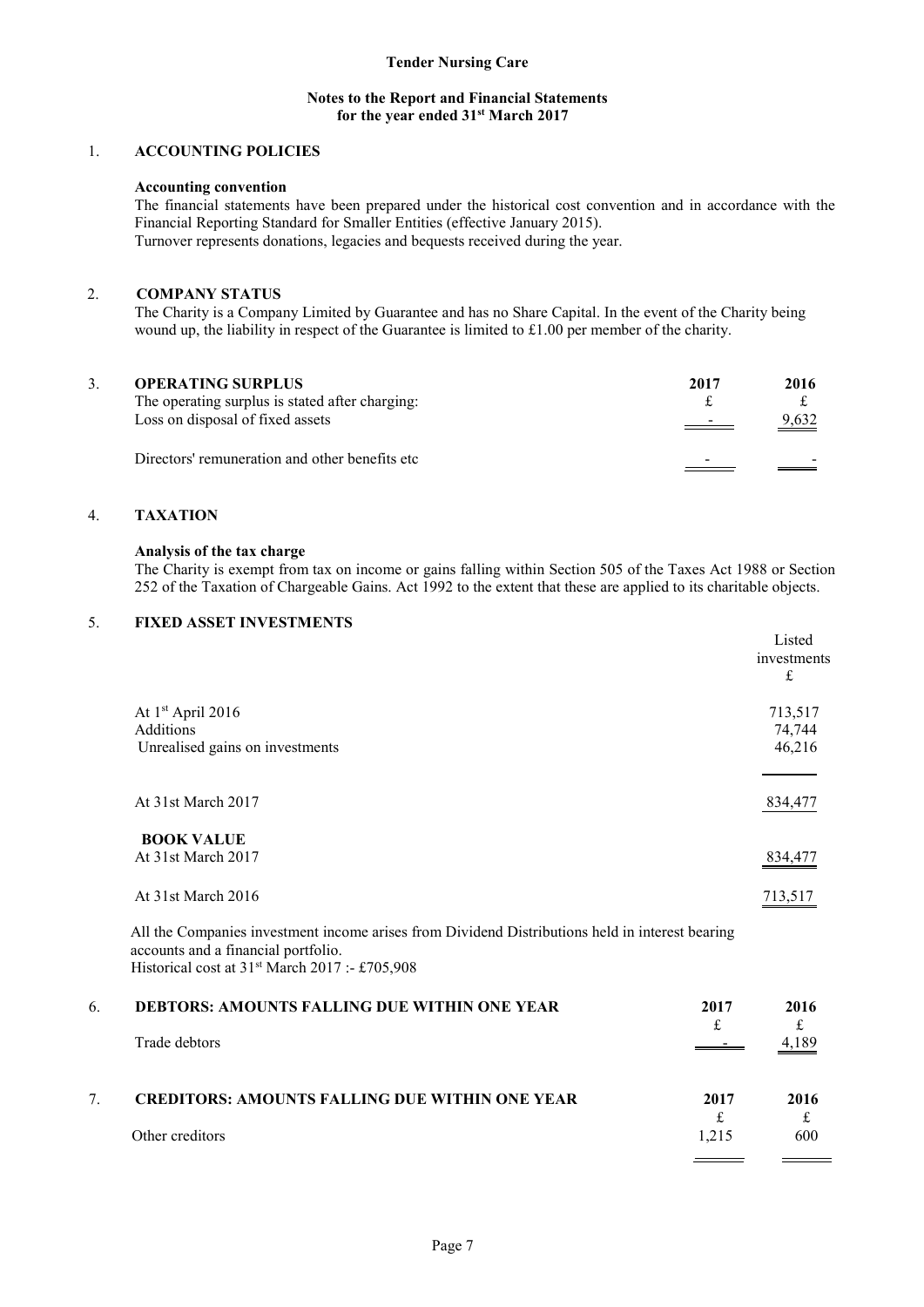# **Notes to the Report and Financial Statements - continued for the year ended 31st March 2017**

# 8. **UNRESTRICTED RESERVES**

|                                           | Income      |
|-------------------------------------------|-------------|
|                                           | and         |
|                                           | expenditure |
|                                           | account     |
|                                           | £           |
| At 31st March 2016: Unrestricted Reserves | 863,195     |
| Unrealised Gains on Investments           | 46,216      |
| Surplus for the period                    | 5,297       |
| At 31st March 2017: Unrestricted Reserves | 914 708     |

# 9. **DIRECT CHARITABLE EXPENDITURE**

|                               | 2017<br>f | 2016<br>$\mathbf{f}$ |
|-------------------------------|-----------|----------------------|
| Provision of Nursing Services | 81,765    | 83,857               |
|                               |           |                      |

# 10. **MANAGEMENT AND ADMINISTRATION OF THE CHARITY**

|                                 | 2017<br>£ | 2016<br>£     |
|---------------------------------|-----------|---------------|
| Office and Administration Costs |           | 17,665 11,967 |

# 11. **TOTAL RESOURCES EXPENDED**

Average number of employees was;

| Nursing services              |  |
|-------------------------------|--|
| Management and Administration |  |